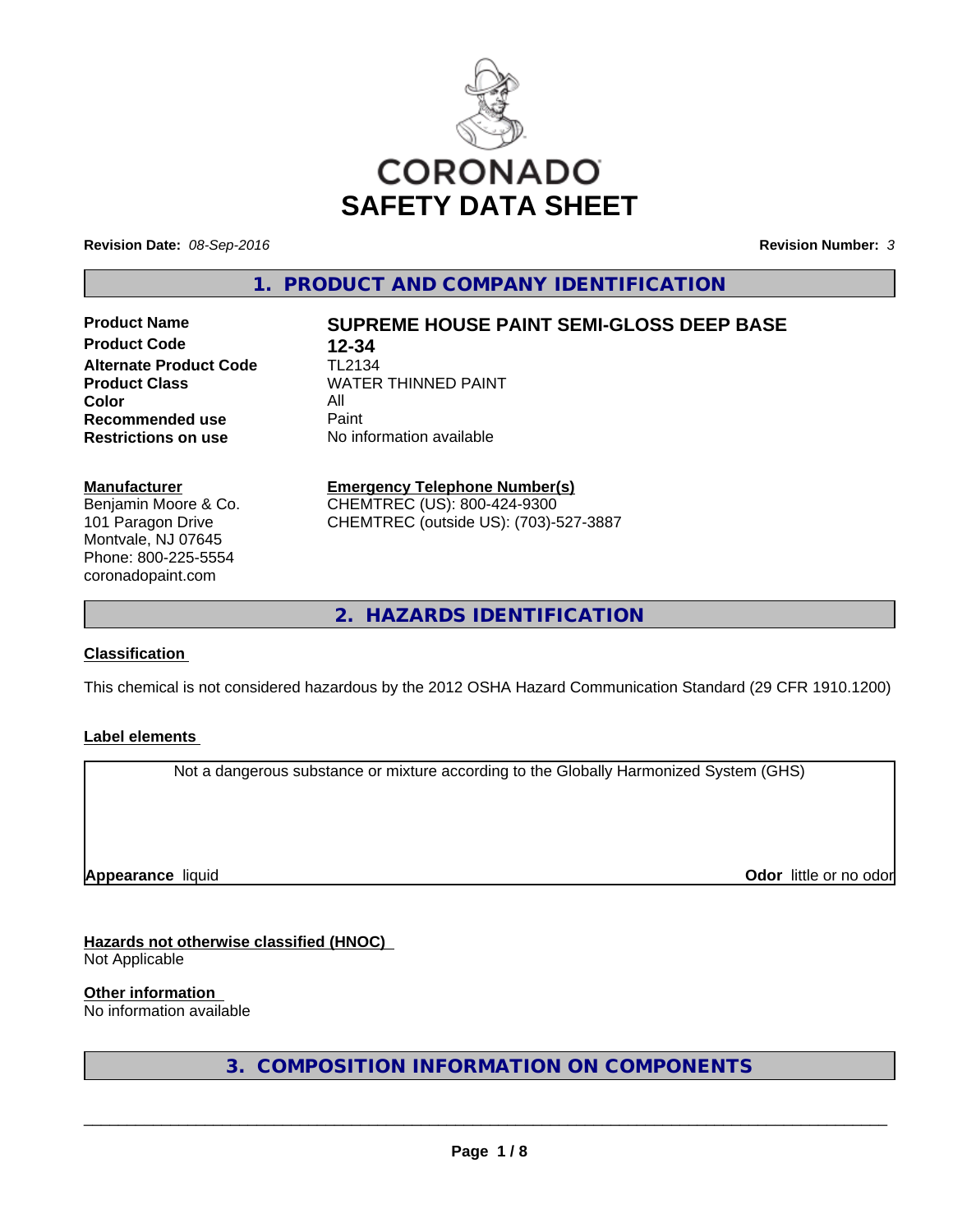| <b>Chemical Name</b>            | <b>CAS-No</b> | Weight % (max) |
|---------------------------------|---------------|----------------|
| Titanium dioxide                | 13463-67-7    |                |
| Kaolin                          | 332-58-7      |                |
| Sodium C14-C16 olefin sulfonate | 68439-57-6    | v.J            |

\_\_\_\_\_\_\_\_\_\_\_\_\_\_\_\_\_\_\_\_\_\_\_\_\_\_\_\_\_\_\_\_\_\_\_\_\_\_\_\_\_\_\_\_\_\_\_\_\_\_\_\_\_\_\_\_\_\_\_\_\_\_\_\_\_\_\_\_\_\_\_\_\_\_\_\_\_\_\_\_\_\_\_\_\_\_\_\_\_\_\_\_\_

| 4. FIRST AID MEASURES                                                                                                     |
|---------------------------------------------------------------------------------------------------------------------------|
| <b>General Advice</b><br>No hazards which require special first aid measures.                                             |
| Rinse thoroughly with plenty of water for at least 15 minutes and consult a<br><b>Eye Contact</b><br>physician.           |
| Wash off immediately with soap and plenty of water removing all contaminated<br><b>Skin Contact</b><br>clothes and shoes. |
| <b>Inhalation</b><br>Move to fresh air. If symptoms persist, call a physician.                                            |
| Clean mouth with water and afterwards drink plenty of water. Consult a physician<br>Ingestion<br>if necessary.            |
| None known.<br><b>Most Important</b><br><b>Symptoms/Effects</b>                                                           |
| <b>Notes To Physician</b><br>Treat symptomatically.                                                                       |

**5. FIRE-FIGHTING MEASURES**

| <b>Suitable Extinguishing Media</b>                                                          | Use extinguishing measures that are appropriate to local<br>circumstances and the surrounding environment.                                   |
|----------------------------------------------------------------------------------------------|----------------------------------------------------------------------------------------------------------------------------------------------|
| <b>Protective Equipment And Precautions For</b><br><b>Firefighters</b>                       | As in any fire, wear self-contained breathing apparatus<br>pressure-demand, MSHA/NIOSH (approved or equivalent)<br>and full protective gear. |
| <b>Specific Hazards Arising From The Chemical</b>                                            | Closed containers may rupture if exposed to fire or<br>extreme heat.                                                                         |
| <b>Sensitivity To Mechanical Impact</b>                                                      | No.                                                                                                                                          |
| <b>Sensitivity To Static Discharge</b>                                                       | No.                                                                                                                                          |
| <b>Flash Point Data</b><br>Flash Point (°F)<br>Flash Point (°C)<br><b>Flash Point Method</b> | Not applicable<br>Not applicable<br>Not applicable                                                                                           |
| <b>Flammability Limits In Air</b>                                                            |                                                                                                                                              |
| <b>Lower Explosion Limit</b><br><b>Upper Explosion Limit</b>                                 | Not applicable<br>Not applicable                                                                                                             |
|                                                                                              |                                                                                                                                              |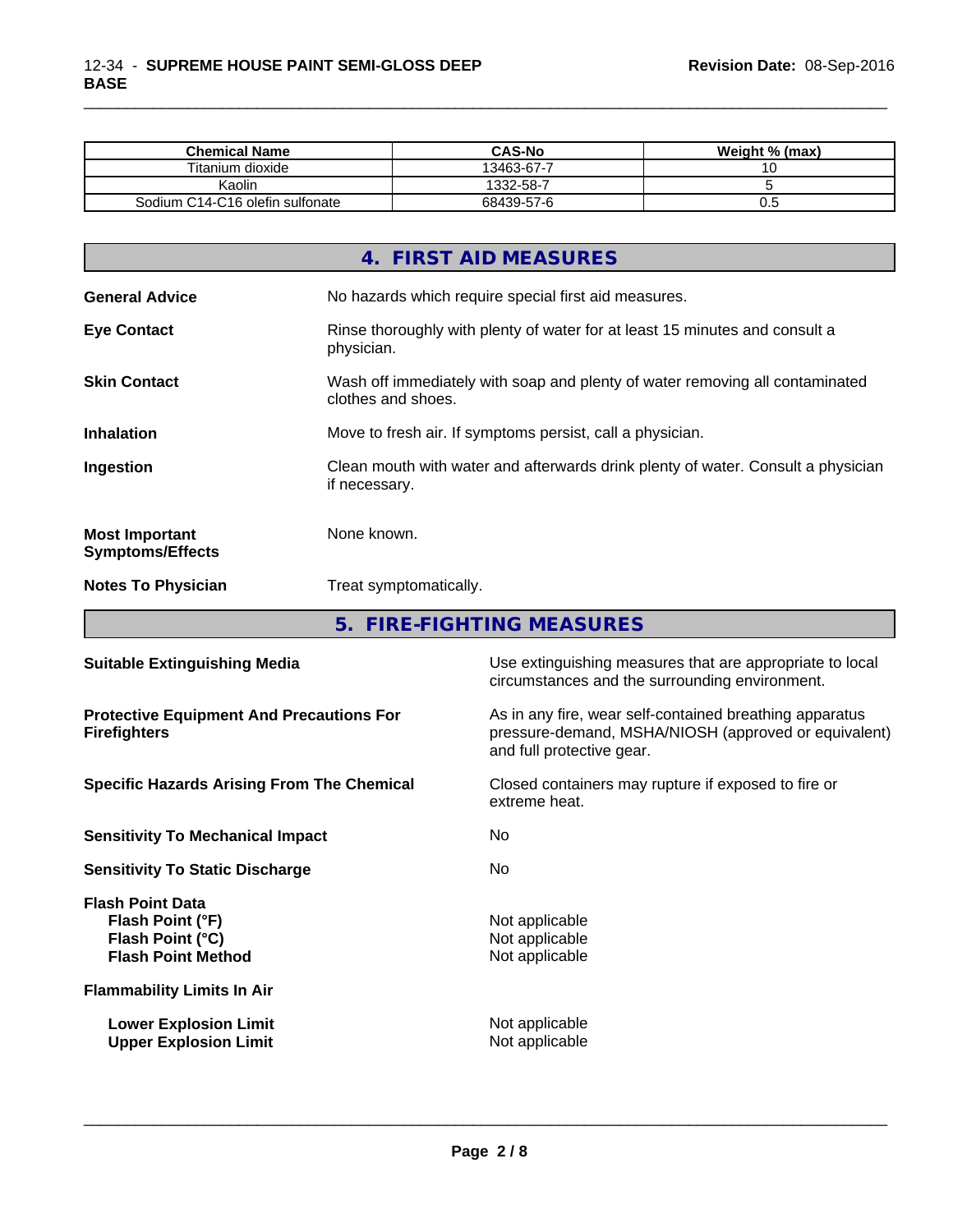| <b>NFPA</b>                             | Health: | <b>Flammability: 0</b> | <b>Instability: 0</b> | <b>Special: Not Applicable</b> |
|-----------------------------------------|---------|------------------------|-----------------------|--------------------------------|
| <b>NFPA Legend</b><br>0 - Not Hazardous |         |                        |                       |                                |

- 
- 1 Slightly
- 2 Moderate
- 3 High
- 4 Severe

*The ratings assigned are only suggested ratings, the contractor/employer has ultimate responsibilities for NFPA ratings where this system is used.*

*Additional information regarding the NFPA rating system is available from the National Fire Protection Agency (NFPA) at www.nfpa.org.*

|                                  | 6. ACCIDENTAL RELEASE MEASURES                                                                                                                                                   |  |
|----------------------------------|----------------------------------------------------------------------------------------------------------------------------------------------------------------------------------|--|
| <b>Personal Precautions</b>      | Avoid contact with skin, eyes and clothing. Ensure adequate ventilation.                                                                                                         |  |
| <b>Other Information</b>         | Prevent further leakage or spillage if safe to do so.                                                                                                                            |  |
| <b>Environmental Precautions</b> | See Section 12 for additional Ecological Information.                                                                                                                            |  |
| <b>Methods For Clean-Up</b>      | Soak up with inert absorbent material. Sweep up and shovel into suitable<br>containers for disposal.                                                                             |  |
|                                  | 7. HANDLING AND STORAGE                                                                                                                                                          |  |
| Handling                         | Avoid contact with skin, eyes and clothing. Avoid breathing vapors, spray mists or<br>sanding dust. In case of insufficient ventilation, wear suitable respiratory<br>equipment. |  |
| <b>Storage</b>                   | Keep container tightly closed. Keep out of the reach of children.                                                                                                                |  |
| <b>Incompatible Materials</b>    | No information available                                                                                                                                                         |  |

## **8. EXPOSURE CONTROLS / PERSONAL PROTECTION**

#### **Exposure Limits**

| <b>Chemical Name</b> | <b>ACGIH</b>                                 | OSHA                     |
|----------------------|----------------------------------------------|--------------------------|
| Titanium dioxide     | 10 mg/m $^3$ - TWA                           | 15 mg/m $3$ - TWA        |
| Kaolin               | - TWA<br>$\angle$ mg/m <sup>3</sup> - $\top$ | 15 mg/m $3$ - TWA        |
|                      |                                              | $5 \text{ mg/m}^3$ - TWA |

#### **Legend**

ACGIH - American Conference of Governmental Industrial Hygienists Exposure Limits OSHA - Occupational Safety & Health Administration Exposure Limits N/E - Not Established

**Engineering Measures** Ensure adequate ventilation, especially in confined areas.

| <b>Personal Protective Equipment</b> |                                                                          |
|--------------------------------------|--------------------------------------------------------------------------|
| <b>Eye/Face Protection</b>           | Safety glasses with side-shields.                                        |
| <b>Skin Protection</b>               | Protective gloves and impervious clothing.                               |
| <b>Respiratory Protection</b>        | In case of insufficient ventilation wear suitable respiratory equipment. |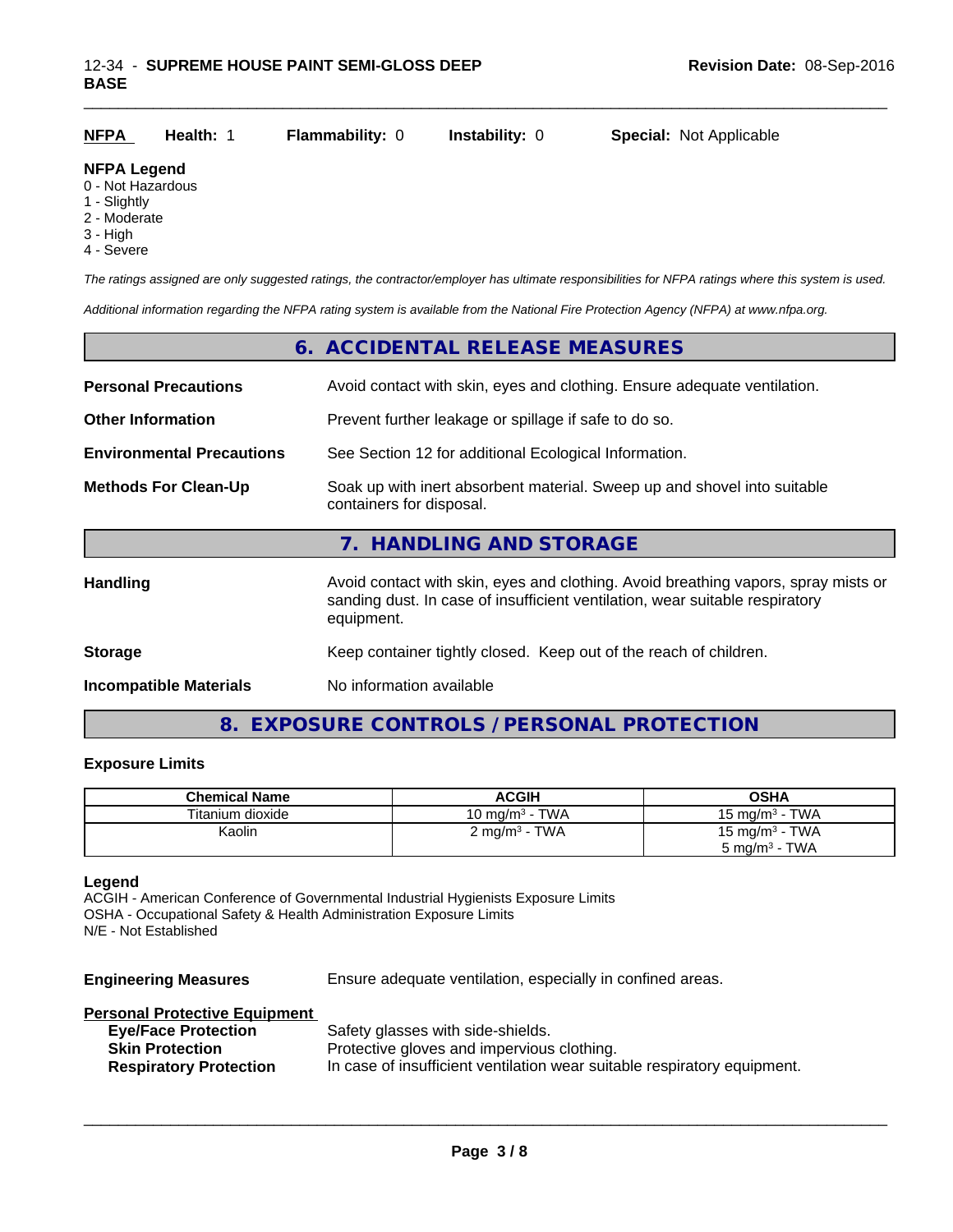**Hygiene Measures** Avoid contact with skin, eyes and clothing. Remove and wash contaminated clothing before re-use. Wash thoroughly after handling.

\_\_\_\_\_\_\_\_\_\_\_\_\_\_\_\_\_\_\_\_\_\_\_\_\_\_\_\_\_\_\_\_\_\_\_\_\_\_\_\_\_\_\_\_\_\_\_\_\_\_\_\_\_\_\_\_\_\_\_\_\_\_\_\_\_\_\_\_\_\_\_\_\_\_\_\_\_\_\_\_\_\_\_\_\_\_\_\_\_\_\_\_\_

### **9. PHYSICAL AND CHEMICAL PROPERTIES**

**Appearance** liquid **and a liquid contract of the contract of the contract of the contract of the contract of the contract of the contract of the contract of the contract of the contract of the contract of the contract of Odor Threshold** No information available **Density (Ibs/gal)** 9.3 - 9.4<br> **Specific Gravity** 1.11 - 1.13 **Specific Gravity pH** No information available **Viscosity (cps)** No information available **Solubility No information available No information available Water Solubility No information available No information available Evaporation Rate No information available No information available Vapor Pressure** No information available No information available **Vapor Density**<br> **We Solids**<br>
We Solids
20 - 40 **Wt. % Solids** 30 - 40<br> **Vol. % Solids** 25 - 35 **Vol. % Solids Wt.** % Volatiles 60 - 70 **Vol. % Volatiles** 65 - 75 **VOC Regulatory Limit (g/L)** <100 **Boiling Point (°F)** 212 **Boiling Point**  $(^{\circ}C)$  100 **Freezing Point (°F)** 32 **Freezing Point (°C)** 0 **Flash Point (°F)**<br> **Flash Point (°C)**<br> **Flash Point (°C)**<br> **C** Not applicable **Flash Point (°C)**<br> **Flash Point Method**<br> **Flash Point Method**<br> **Point Method**<br> **Point Method**<br> **Point Method**<br> **Point Method Flash Point Method**<br> **Flammability (solid, gas)**<br>
Not applicable<br>
Not applicable **Flammability** (solid, gas) **Upper Explosion Limit**<br> **Lower Explosion Limit**<br> **Lower Explosion Limit Lower Explosion Limit**<br> **Autoignition Temperature (°F)**<br> **Autoignition Temperature (°F)**<br> **Autoignition Temperature (°F) Autoignition Temperature (°F) Autoignition Temperature (°C)** No information available **Decomposition Temperature (°F)** No information available **Decomposition Temperature (°C)** No information available **Partition Coefficient (n-octanol/water)** No information available

**Odor** little or no odor

### **10. STABILITY AND REACTIVITY**

| <b>Reactivity</b>                         | Not Applicable                           |
|-------------------------------------------|------------------------------------------|
| <b>Chemical Stability</b>                 | Stable under normal conditions.          |
| <b>Conditions To Avoid</b>                | Prevent from freezing.                   |
| <b>Incompatible Materials</b>             | No materials to be especially mentioned. |
| <b>Hazardous Decomposition Products</b>   | None under normal use.                   |
| <b>Possibility Of Hazardous Reactions</b> | None under normal conditions of use.     |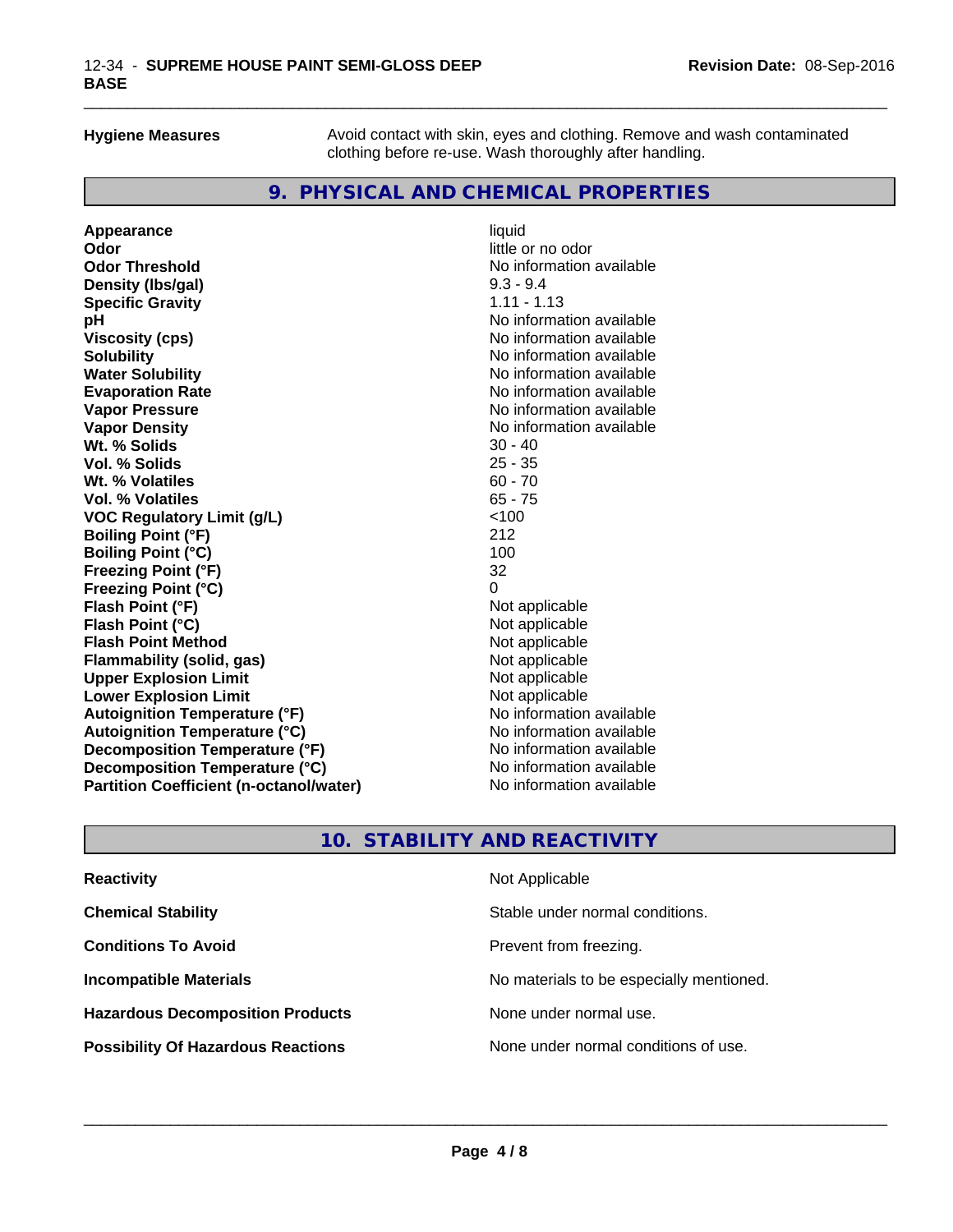## **11. TOXICOLOGICAL INFORMATION**

\_\_\_\_\_\_\_\_\_\_\_\_\_\_\_\_\_\_\_\_\_\_\_\_\_\_\_\_\_\_\_\_\_\_\_\_\_\_\_\_\_\_\_\_\_\_\_\_\_\_\_\_\_\_\_\_\_\_\_\_\_\_\_\_\_\_\_\_\_\_\_\_\_\_\_\_\_\_\_\_\_\_\_\_\_\_\_\_\_\_\_\_\_

| <b>Product Information</b>                                                                                                                                                                                                                                                                                                                                                  |                                                                                                                                                                                                                                                                                                                                                                                                                                                                                                               |
|-----------------------------------------------------------------------------------------------------------------------------------------------------------------------------------------------------------------------------------------------------------------------------------------------------------------------------------------------------------------------------|---------------------------------------------------------------------------------------------------------------------------------------------------------------------------------------------------------------------------------------------------------------------------------------------------------------------------------------------------------------------------------------------------------------------------------------------------------------------------------------------------------------|
| Information on likely routes of exposure                                                                                                                                                                                                                                                                                                                                    |                                                                                                                                                                                                                                                                                                                                                                                                                                                                                                               |
| <b>Principal Routes of Exposure</b>                                                                                                                                                                                                                                                                                                                                         | Eye contact, skin contact and inhalation.                                                                                                                                                                                                                                                                                                                                                                                                                                                                     |
| <b>Acute Toxicity</b>                                                                                                                                                                                                                                                                                                                                                       |                                                                                                                                                                                                                                                                                                                                                                                                                                                                                                               |
| <b>Product Information</b>                                                                                                                                                                                                                                                                                                                                                  | No information available                                                                                                                                                                                                                                                                                                                                                                                                                                                                                      |
| Information on toxicological effects                                                                                                                                                                                                                                                                                                                                        |                                                                                                                                                                                                                                                                                                                                                                                                                                                                                                               |
| <b>Symptoms</b>                                                                                                                                                                                                                                                                                                                                                             | No information available                                                                                                                                                                                                                                                                                                                                                                                                                                                                                      |
|                                                                                                                                                                                                                                                                                                                                                                             | Delayed and immediate effects as well as chronic effects from short and long-term exposure                                                                                                                                                                                                                                                                                                                                                                                                                    |
| Eye contact<br><b>Skin contact</b>                                                                                                                                                                                                                                                                                                                                          | May cause slight irritation.<br>Substance may cause slight skin irritation. Prolonged or repeated contact may dry<br>skin and cause irritation.                                                                                                                                                                                                                                                                                                                                                               |
| <b>Inhalation</b><br>Ingestion<br>Sensitization:<br><b>Neurological Effects</b><br><b>Mutagenic Effects</b><br><b>Reproductive Effects</b><br><b>Developmental Effects</b><br><b>Target Organ Effects</b><br><b>STOT - single exposure</b><br><b>STOT - repeated exposure</b><br>Other adverse effects<br><b>Aspiration Hazard</b><br><b>Numerical measures of toxicity</b> | May cause irritation of respiratory tract.<br>Ingestion may cause gastrointestinal irritation, nausea, vomiting and diarrhea.<br>No information available<br>No information available.<br>No information available.<br>No information available.<br>No information available.<br>No information available.<br>No information available.<br>No information available.<br>No information available.<br>No information available<br>The following values are calculated based on chapter 3.1 of the GHS document |
| <b>ATEmix (oral)</b><br><b>ATEmix (dermal)</b>                                                                                                                                                                                                                                                                                                                              | 121268 mg/kg<br>859820 mg/kg                                                                                                                                                                                                                                                                                                                                                                                                                                                                                  |
| <b>Component</b>                                                                                                                                                                                                                                                                                                                                                            |                                                                                                                                                                                                                                                                                                                                                                                                                                                                                                               |
| Titanium dioxide<br>LD50 Oral: > 10000 mg/kg (Rat)<br>Kaolin<br>LD50 Oral: > 5000 mg/kg (Rat)                                                                                                                                                                                                                                                                               |                                                                                                                                                                                                                                                                                                                                                                                                                                                                                                               |
| Carcinogenicity                                                                                                                                                                                                                                                                                                                                                             | The information below indicates whether each agency has listed any ingredient as a carcinogen:.                                                                                                                                                                                                                                                                                                                                                                                                               |

| <b>Chemical Name</b>         | <b>IARC</b>          | <b>NTP</b> | <b>OSHA Carcinogen</b> |  |
|------------------------------|----------------------|------------|------------------------|--|
|                              | 2B<br>Possible Human |            | ∟isted                 |  |
| $-1$<br>n dioxide<br>utanium | Carcinogen           |            |                        |  |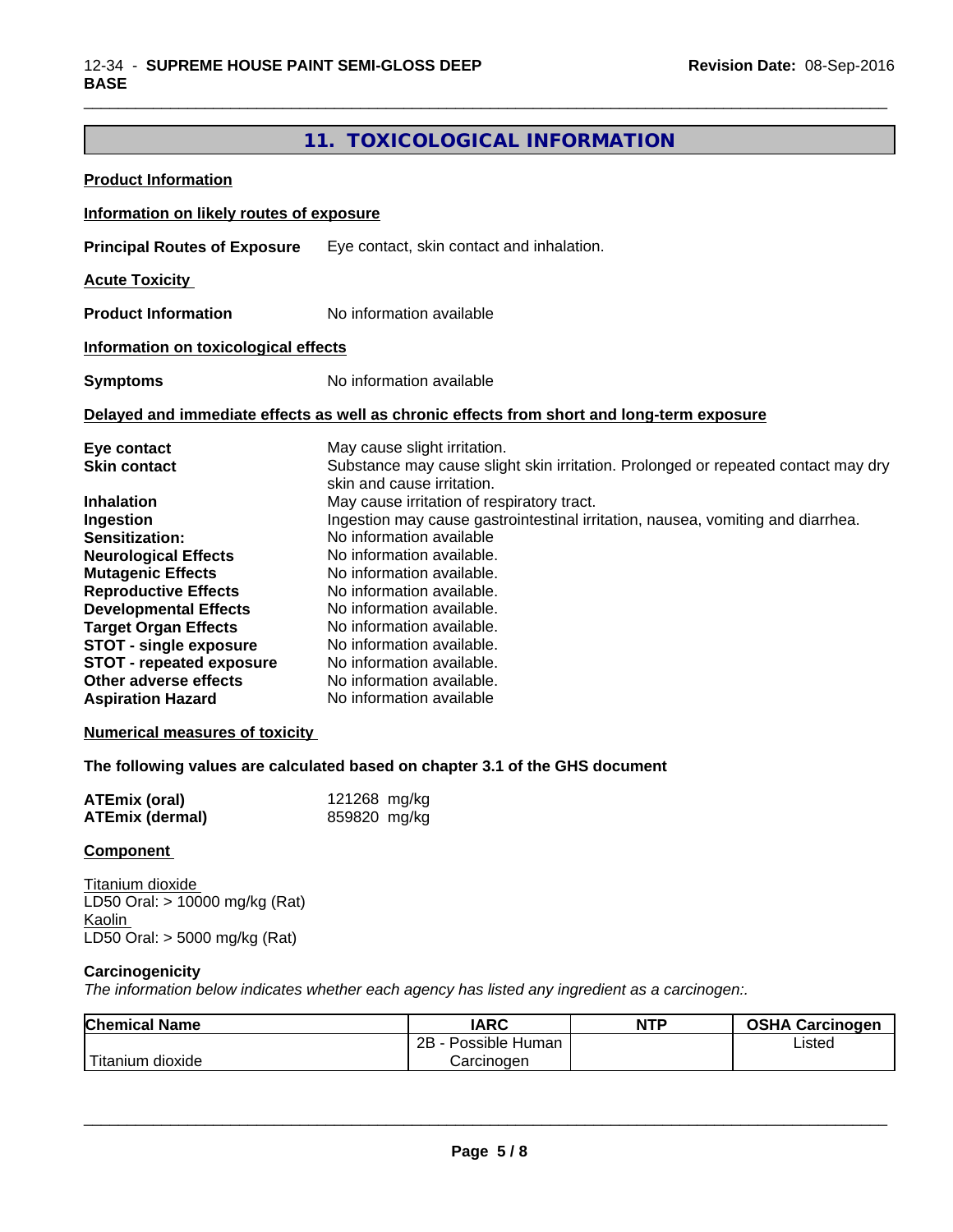• Although IARC has classified titanium dioxide as possibly carcinogenic to humans (2B), their summary concludes: "No significant exposure to titanium dioxide is thought to occur during the use of products in which titanium dioxide is bound to other materials, such as paint."

\_\_\_\_\_\_\_\_\_\_\_\_\_\_\_\_\_\_\_\_\_\_\_\_\_\_\_\_\_\_\_\_\_\_\_\_\_\_\_\_\_\_\_\_\_\_\_\_\_\_\_\_\_\_\_\_\_\_\_\_\_\_\_\_\_\_\_\_\_\_\_\_\_\_\_\_\_\_\_\_\_\_\_\_\_\_\_\_\_\_\_\_\_

#### **Legend**

IARC - International Agency for Research on Cancer NTP - National Toxicity Program OSHA - Occupational Safety & Health Administration

**12. ECOLOGICAL INFORMATION**

### **Ecotoxicity Effects**

The environmental impact of this product has not been fully investigated.

### **Product Information**

#### **Acute Toxicity to Fish**

No information available

#### **Acute Toxicity to Aquatic Invertebrates**

No information available

#### **Acute Toxicity to Aquatic Plants**

No information available

#### **Persistence / Degradability**

No information available.

#### **Bioaccumulation / Accumulation**

No information available.

#### **Mobility in Environmental Media**

No information available.

#### **Ozone**

No information available

#### **Component**

#### **Acute Toxicity to Fish**

Titanium dioxide  $LC50:$  > 1000 mg/L (Fathead Minnow - 96 hr.)

#### **Acute Toxicity to Aquatic Invertebrates**

No information available

#### **Acute Toxicity to Aquatic Plants**

No information available

#### **13. DISPOSAL CONSIDERATIONS**

**Waste Disposal Method** Dispose of in accordance with federal, state, and local regulations. Local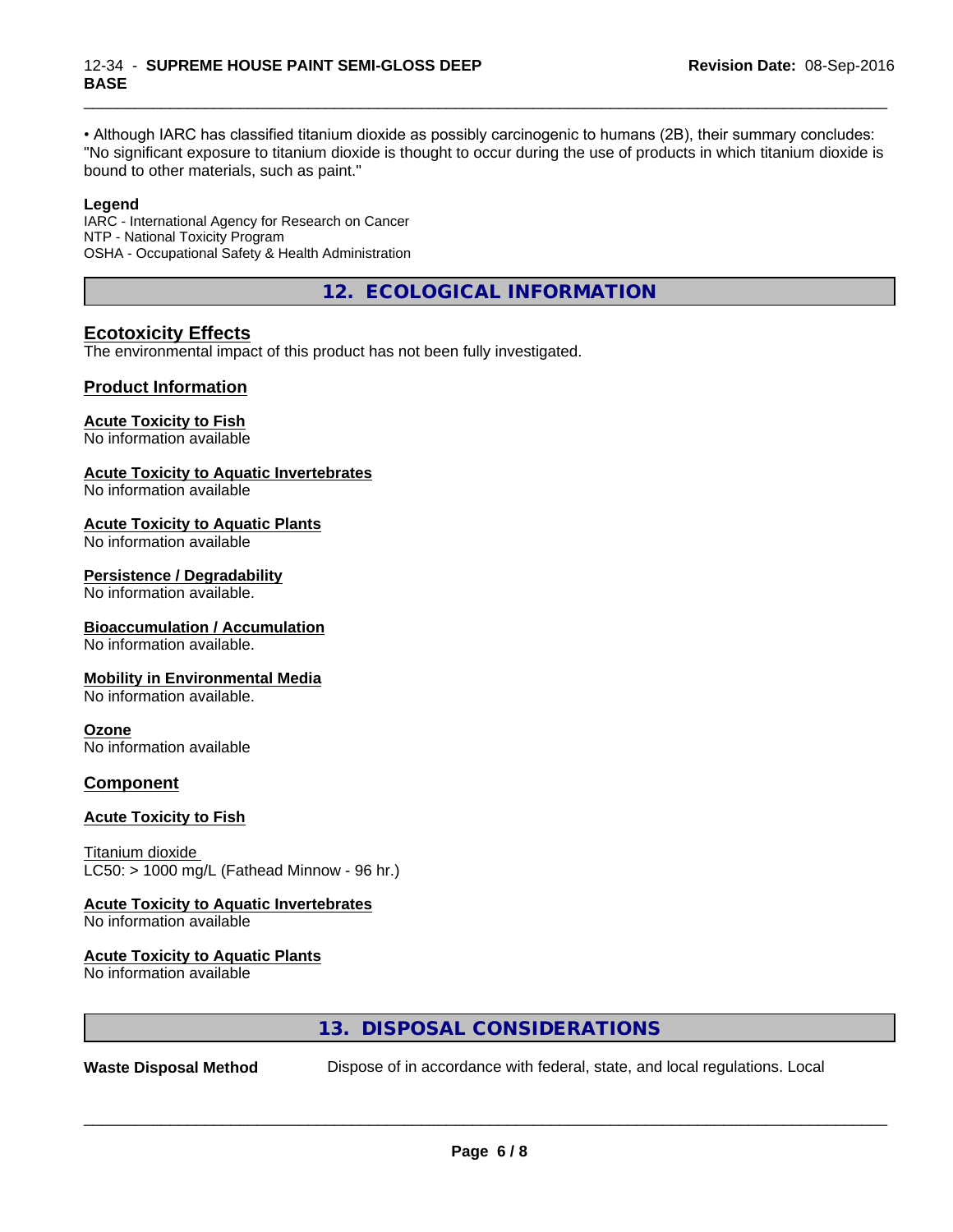requirements may vary, consult your sanitation department or state-designated environmental protection agency for more disposal options.

\_\_\_\_\_\_\_\_\_\_\_\_\_\_\_\_\_\_\_\_\_\_\_\_\_\_\_\_\_\_\_\_\_\_\_\_\_\_\_\_\_\_\_\_\_\_\_\_\_\_\_\_\_\_\_\_\_\_\_\_\_\_\_\_\_\_\_\_\_\_\_\_\_\_\_\_\_\_\_\_\_\_\_\_\_\_\_\_\_\_\_\_\_

|                                                                                                                                                                                   | 14. TRANSPORT INFORMATION                                                                |
|-----------------------------------------------------------------------------------------------------------------------------------------------------------------------------------|------------------------------------------------------------------------------------------|
| DOT                                                                                                                                                                               | Not regulated                                                                            |
| <b>ICAO / IATA</b>                                                                                                                                                                | Not regulated                                                                            |
| IMDG / IMO                                                                                                                                                                        | Not regulated                                                                            |
|                                                                                                                                                                                   | <b>15. REGULATORY INFORMATION</b>                                                        |
| <b>International Inventories</b><br><b>TSCA: United States</b><br><b>DSL: Canada</b><br><b>Federal Regulations</b>                                                                | Yes - All components are listed or exempt.<br>Yes - All components are listed or exempt. |
| SARA 311/312 hazardous categorization<br><b>Acute Health Hazard</b><br><b>Chronic Health Hazard</b><br>Fire Hazard<br>Sudden Release of Pressure Hazard<br><b>Reactive Hazard</b> | No<br>No.<br><b>No</b><br>No.<br>No.                                                     |

#### **SARA 313**

Section 313 of Title III of the Superfund Amendments and Reauthorization Act of 1986 (SARA). This product contains a chemical or chemicals which are subject to the reporting requirements of the Act and Title 40 of the Code of Federal Regulations, Part 372:

*None*

#### **Clean Air Act,Section 112 Hazardous Air Pollutants (HAPs) (see 40 CFR 61)**

This product contains the following HAPs:

*None*

#### **State Regulations**

#### **California Proposition 65**

This product may contain small amounts of materials known to the state of California to cause cancer or reproductive *harm.*

#### **State Right-to-Know**

| Chemical<br>. .<br>Name | ssachusetts<br>IVIA | <b>Jersev</b><br><b>New</b> | <b>`nsvlvania</b> |
|-------------------------|---------------------|-----------------------------|-------------------|
| , itanium<br>dioxide    |                     |                             |                   |
| .<br>Kaolin             |                     |                             |                   |